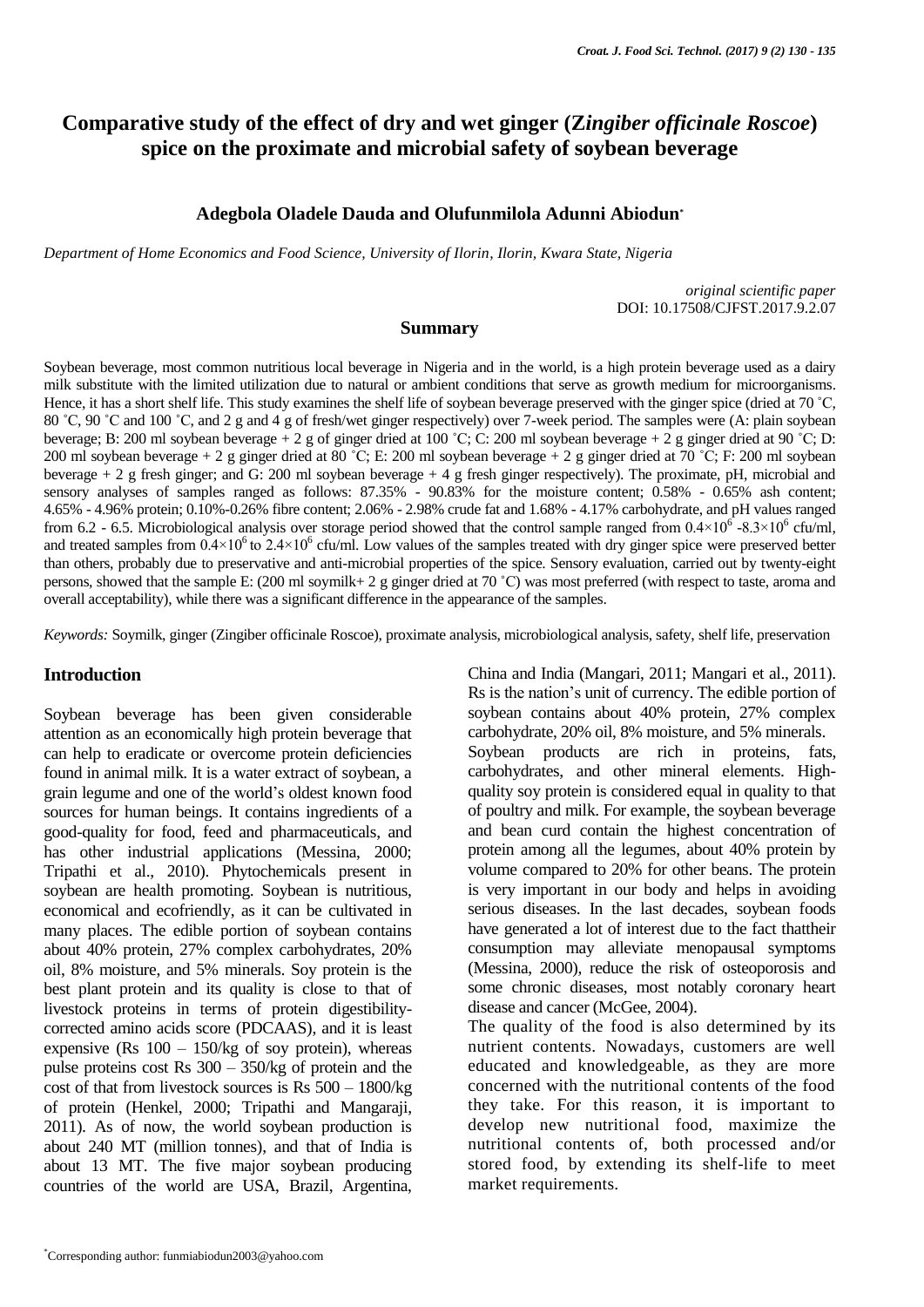Ginger, a herbaceous perennial *zingiber officinale roscoe*, belonging to the family zingiberaceae is grown commercially in most tropical regions (Ghayur et al., 2005). The plant is native to tropical South East Asia from where it was later introduced to Jamaica, Africa and other tropical regions of the world (Ghayur et al., 2005). The family is cultivated widely in the tropics for its showy flowers and useful products, derived mostly from the rhizomes. These products include the flavouring ginger; east Indian arrowroot, a food starch; and turmeric, an important ingredient in the curry powder. The rhizome, which is valued for its flavour, contains two classes of constituents: the essential oils and oleoresins (Rhode et al., 2007).

The essential oil consists of mono-terpenes and sesquiterpenes, which contribute to the characteristic flavour of ginger, and the more volatile oleoresin is responsible for the pungent flavour of ginger, which is also a source of antioxidants (Bartley and Jacobs, 2000). Essential oil and oleoresin are internationally commercialized for use in the food and pharmaceutical industries. Moreover, ginger is well known all over the world, especially as a remedy for the disorders of gastrointestinal tract such as constipation, dyspepsia, diarrhea, nausea and vomiting (Ghayur, 2005). Ginger is also recommended by the traditional healers in South Asia, because it reduces the risk ofcardiovascular diseases, high blood pressure and palpitations, and also serves as a vasodilator (Ghayur, 2005).

In this research, a comparative study of the preservative potentials of both dry and wet ginger spice on the soybean beverage was performed. It is aimed at emphasizing the safety of the product for consumption, making it attractive to consumers and potential consumers, but also at providing means of reducing the level of malnutrition that is prevalent in most third world countries by using a plant product with cheaper high protein content (e.g soybean).

# **Materials and methods**

Soybeans and ginger spice were purchased at a popular market in Ilorin metropolis in Kwara State, Nigeria. Other materials and equipment used for the research work were obtained at the food processing laboratory of the Department of Home Economics and Food Science, University of Ilorin, Ilorin, Kwara State. There were seven (7) samples in all (A-G). Sample A was a plain soybean beverage, samples B-E had soybean beverage treated with equal quantities of ginger dried at temperatures of 100-70 °C respectively, while samples F and G had soybean beverage treated with 2 g and 4 g of fresh ginger respectively.

# *Production of Soymilk*

The soymilk was processed from the soybeans by the method described by Iwe (2003).

### *Drying of ginger*

Ginger was divided into 6 different portions. Four portions were dried at different temperatures, namely those of 70 °C, 80 °C, 90 °C and 100 °C in the oven, while the remaining two portions were used as fresh samples.

### *Sensory evaluation*

Sensory evaluation of both treated and untreated samples of the soymilk with respect to the colour, flavour, taste and general acceptability was carried out by twenty eight (28) untrained, but regular consumers of juice and soybean beverage. A nine-point hedonic scale, varying from "dislike extremely" (score 1) to "like extremely" was used (score 9), according to method of Stone and Sidel (1992).

# *Chemical analysis*

Proximate composition of the soymilk samples was determined by the methods of AOAC, 2005, where the carbohydrate content was determined by estimating the difference: %Total carbohydrate =  $100-(%$  water + % protein  $+$  % fat  $+$  % ash  $+$  % crude fibre). The moisture content of the ginger used for the preservation was determined, but the other parameters of the composition were not done.

### *Microbial analysis*

The bacterial count of the samples was determined by the methods of Adegoke (2000). Total viable counts of the samples were determined using a pour plate technique. Approximately 1 ml of the dilution was placed on the nutrient agar plates and potatoes dextrose agar. The plates were incubated at 27  $\mathrm{^{\circ}C}$  and 37  $\mathrm{^{\circ}C}$  for 72 h and 24 h respectively for nutrient and potatoes dextrose agars as colony forming unit per sample (CFU/g). The 28 g of nutrient agar was weighed and dissolved in 1 liter of distilled water. It was shaken in order to mix properly, and heated for the powder to be dissolved completely. After heating, the mouth of the flask was plugged with the cotton wool and wrapped with the aluminum foil. The medium was then sterilized in the autoclave at 121 °C for 15 min and then allowed to cool to about 45 °C before pouring aseptically into petri-dishes.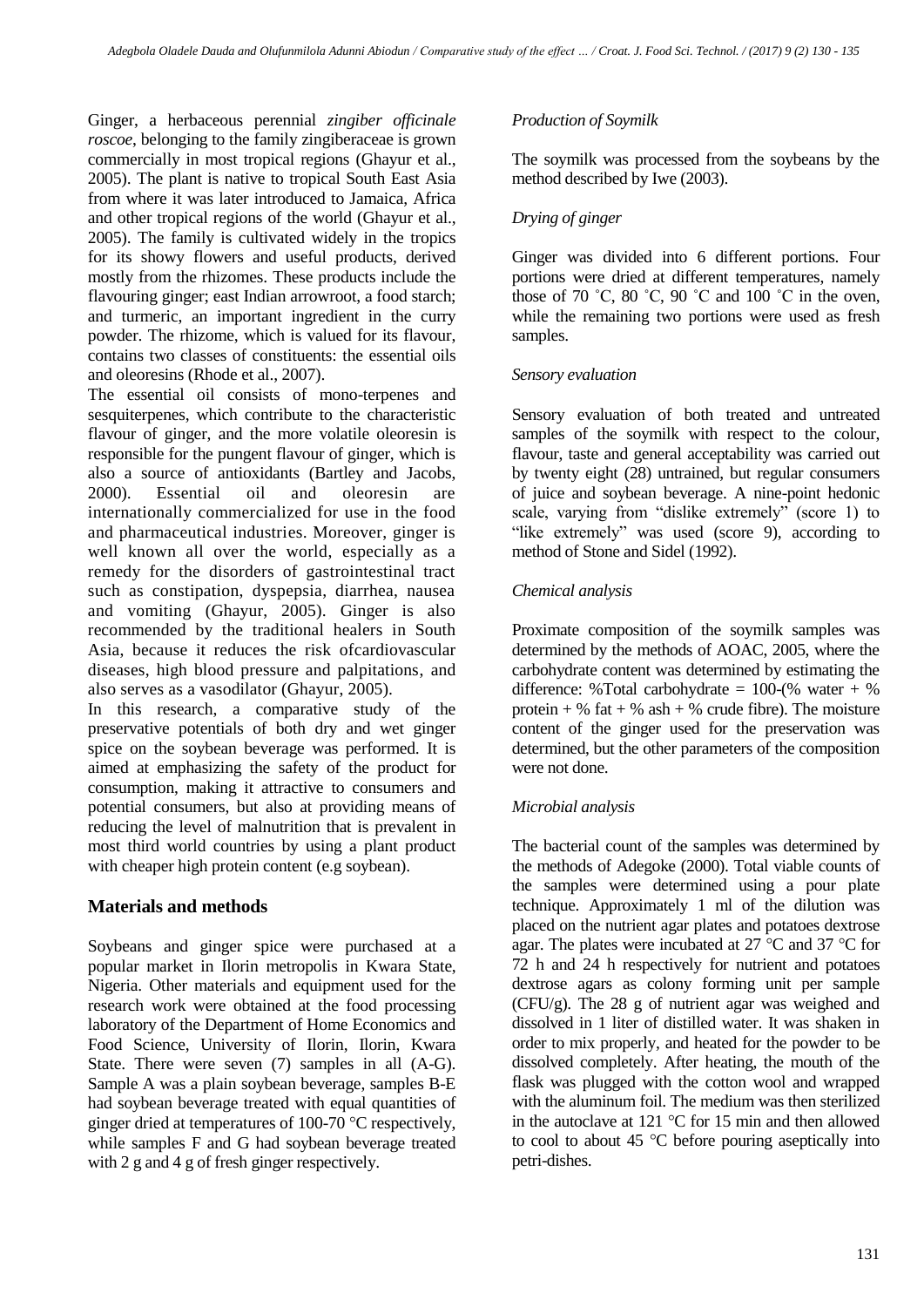

**Fig. 1.** Flowchart of the soybean beverage production (Adapted from Iwe (2003))

The 1 g of the sample was pipetted aseptically into 9 ml of sterile, distilled water in a test-tube and a serial dilution was used by pipetting 1ml of the dilution into a 9 ml of sterile, distilled water. The dilution was prepared up to  $10^{-6}$  dilutions. The dilutions were plated by transferring 1ml of the dilution into a separate petridish (in duplicate), and sterile molten nutrient agar was added and mixed by swirling the plate before allowing it to solidify. The plates were incubated at 37 °C for 24 hours and were examined for growth and colonies, counted and recorded as a total bacterial count.

### *Statistical analysis*

Data obtained from the proximate composition and sensory overall quality attributes were analysed statistically using the Analysis of variance (ANOVA). The mean scores were computed and the significant difference among the mean was determined using the Least Significant Difference (LSD) using Statistical Package for Social Sciences (SPSS) Version 16.0 (SPSS Inc., Chicago, IL USA). The microbial count was illustrated using the line chart. The soymilk samples were subjected to the qualitative physicochemical analysis.

# **Results and discussions**

### *Proximate composition of the soymilk samples*

The results of the proximate composition of the samples are presented in Table 1. The pH of the samples ranged from 6.2 to 6.5, showing that the medium is in the basic range and as such, liable to spoilage faster. The sample A (plain soybean beverage) had the highest pH value of 6.5. The spice in the other samples could have caused the slight reduction in the pH values of the treated samples, while 6.75 was reported for raw soybean beverage, as similarly reported by Ezekiel and Fapohunda (2012). The moisture content of the soybean beverage samples ranged from 87.35% to 90.77%. The untreated soymilk had a moisture content of 90.58%. The slight differences noticed in the moisture content of the treated samples could be due to the addition of the spice which gave the sample a slight solid content. There was a significant difference between the samples at  $p<0.05$ . All the samples had high moisture content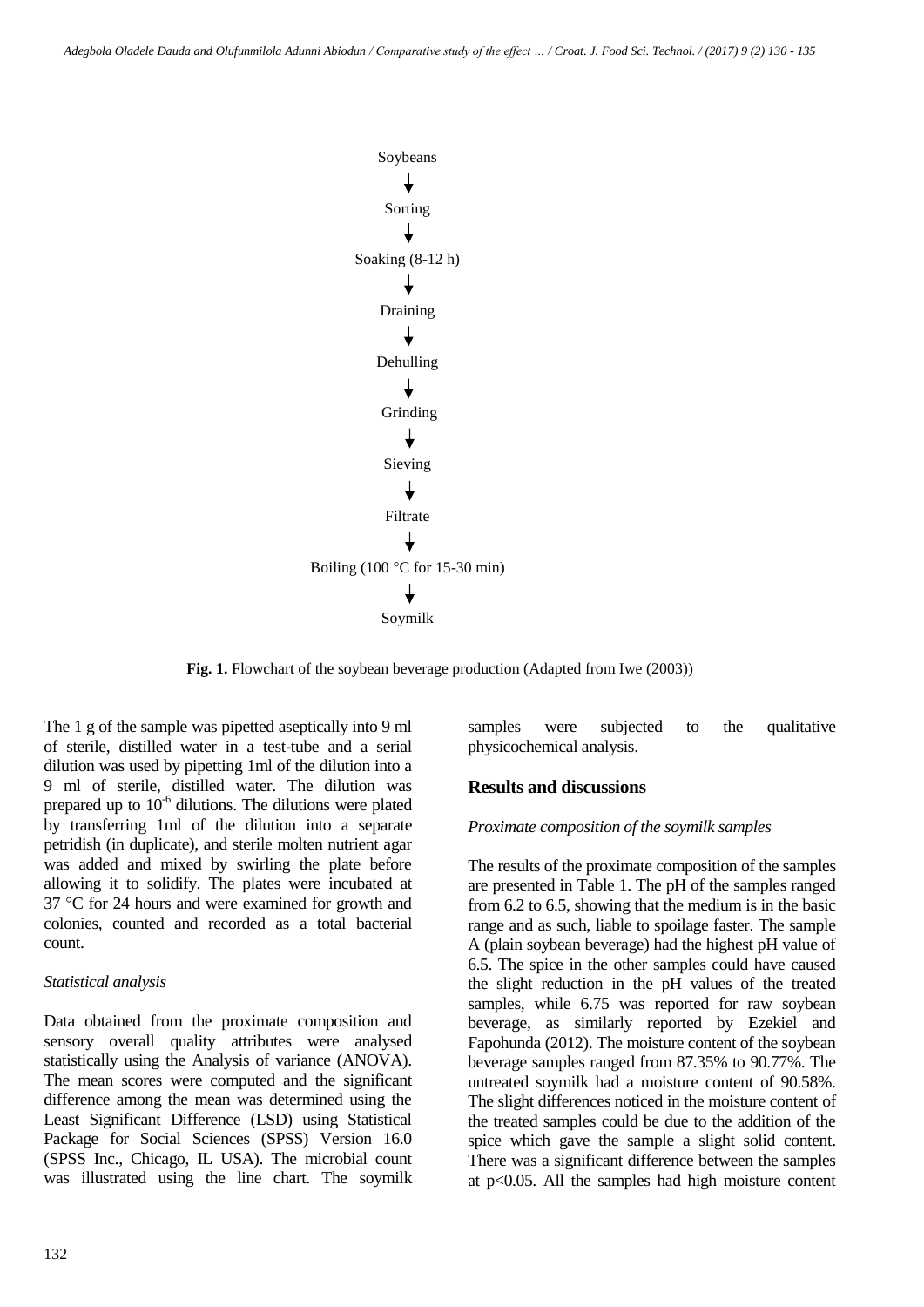similar to 89.60% and 89.40% reported in the work of Salim-ur-Rehman et al. (2007), and Isanga and Zhang (2008).

The ash content was in the range from 0.58% to 0.68%. There were slight differences between the samples with a significant difference at P<0.05. The untreated soybean beverage had the lowest ash content of 0.58%, which coincided with the result of Salim-ur-Rehman et al. (2007), while the sample C (200 ml soybean beverage + 2 g ginger dried at 90 °C) had the highest ash content of 0.68%. The ginger could have contributed to the increase in the ash content of the soybean beverage samples. Ash is a source of minerals, and a large, substantial amount of mineral element depends on the chemical composition of the soil, cultural practices, time of planting, and the amount of water available to the plant (Hymowitz, 2003). The protein content ranged from 4.65% to 4.96%. The protein content of the untreated sample was the highest (4.96%). There were slight differences in the protein content of the samples and they were significant. The variation in the protein content could be attributed to variety in cultivar and species linked to factors such as climate, maturity at harvest, and length of storage or time.

Crude fibre, consisting principally of cellulose, and lignin together with the small amounts of hemicelluloses had values ranging from 0.10% to 0.26%. The untreated sample had no fibre content, which conforms to the report of Salim-ur-Rehman et al. (2007).

The fat content ranged from 2.06% to 2.98%. The sample E (200 ml soybean beverage  $+ 2$  g ginger dried at 70 °C) had the highest value of fat, while the sample F (200 ml soybean beverage  $+ 2$  g wet ginger) had the lowest value of fat. The high fat content noticed in the sample E could be due to the concentrated nature of the components of the ginger that was dried. The samples were significantly different at  $p > 0.05$ . The results were comparable to the results obtained by Salim-ur-Rehman et al. (2007).

Crude carbohydrate ranged from 1.68% to 4.17%. The untreated sample had the lowest carbohydrate value,

**Table 1.** Proximate composition of the soymilk samples

while the sample E (200 ml soymilk  $+ 2$  g ginger dried at 70 °C) had the highest value of 4.17%. The results were comparable to the results obtained by Ezekiel and Fapohunda (2012). The high content noticed in the sample E could be due to the concentrated nature of the components of the ginger that was dried.

The moisture content of the ginger used for the treatment and dried at temperatures between 70 and 100 ℃ ranged from 12.4 to 14.3%, which provided the high concentration of the gingerol that disrupted the growth of bacteria.

# *Microbial analysis of the soybean beverage samples*

It was reported that the milk sample after storage at 5  $\degree$ C, should have a count that was less than 1x 10 $\degree$ cfu/ml (Ihekoronye and Ngoddy, 1985). It was established that the milk sample containing  $5.0 \times 10^3$  cfu/ml of bacteria is classified as good for consumption. About 1.0 x  $10<sup>4</sup>$ to  $4.0 \times 10^5$  cfu/ml is fairly good. Counts of about 2.0 x  $10^6$  are acceptable, while over 2.0 x  $10^7$  cfu/ml are not good (i.e harmful) for consumption. It is also a fact that soybean beverage is a high protein beverage used as a dairy milk substitute, but its utilization is limited because at natural ambient, most especially in the tropics,, the conditions serve as a growth medium for microorganisms, and confer a very short life span of the soybean beverage product.

It can be noticed in Table 2 that the microbial load of the plain soymilk product was much higher than that of the treated samples. Initially, the microbial load noticed in the prepared samples was  $0.4 \times 10^6$  cfu/ml. The high value recorded could have been a result of the poor hygienic handling coupled with the environmental factors. For about 5 weeks of storage, no microbial load was observable in the treated samples, while the microbial load of the control samples kept increasing, since the product was kept in storage. Fitri and Rina (2016) reached a conclusion that green tea and ginger are effective in preventing bacteria growth due to their active ingredients gingerol and shogaol, which inhibited the growth of bacteria in the soybean beverage.

| Samples | рH  | Moisture<br>Content $(\%)$ | Fibre $(\%)$                | Ash $(\%)$               | Protein $(\%)$           | Fat $(\%)$              | Carbo<br>hydrate $(\%)$ |
|---------|-----|----------------------------|-----------------------------|--------------------------|--------------------------|-------------------------|-------------------------|
| A       | 6.5 | $90.58^a \pm 0.11$         |                             | $0.58^{\circ} \pm 0.007$ | $4.96^a \pm 0.007$       | $2.20^{\circ} \pm 0.02$ | $1.68^t \pm 0.01$       |
| B       | 6.2 | $89.81^{b} \pm 0.08$       | $0.18^{\circ} \pm 0.00$     | $0.65^{ab} \pm 0.014$    | $4.83^{\circ} \pm 0.014$ | $2.14^{\circ} \pm 0.00$ | $2.39^e \pm 0.03$       |
| C       | 6.3 | $89.62^{\circ} \pm 0.03$   | $0.16^{cd} \pm 0.00$        | $0.68^a \pm 0.014$       | $4.87^{ab} \pm 0.014$    | $2.18^{\circ} \pm 0.03$ | $2.49^d \pm 0.04$       |
| D       | 6.3 | $89.69^{\circ} \pm 0.16$   | $0.14^{\text{cd}} \pm 0.02$ | $0.61^{\circ} \pm 0.007$ | $4.75^{\circ} \pm 0.007$ | $2.16^{bc} \pm 0.04$    | $2.65^{\circ} \pm 0.06$ |
| E       | 6.4 | $87.35^{\circ} \pm 0.21$   | $0.20^{\circ} \pm 0.00$     | $0.65^{ab} \pm 0.014$    | $4.65^{\circ} \pm 0.035$ | $2.98^a \pm 0.02$       | $4.17^a \pm 0.06$       |
| F       | 6.4 | $89.47^{\circ} \pm 0.25$   | $0.26^a \pm 0.00$           | $0.62^{\circ} \pm 0.014$ | $4.84^{ab} \pm 0.007$    | $2.06^{\circ} \pm 0.04$ | $3.35^b \pm 0.04$       |
| G       | 6.4 | $90.77^{\rm a} \pm 0.17$   | $0.10^d \pm 0.04$           | $0.63^{\circ} \pm 0.014$ | $4.68^{\rm d} \pm 0.014$ | $2.12^{\circ} \pm 0.03$ | $1.70^{\rm t} \pm 0.02$ |

Values in the same column with different superscript are significantly different (p>0.05). A-pure soymilk; B-soymilk + ginger dried at 100 °C; C-soymilk + ginger dried at 90 ˚C; D-soymilk + ginger dried at 80 ˚C; E-soymilk + ginger dried at 70 ˚C; F-soymilk + 2 g fresh ginger; G- soymilk + 4 g fresh ginger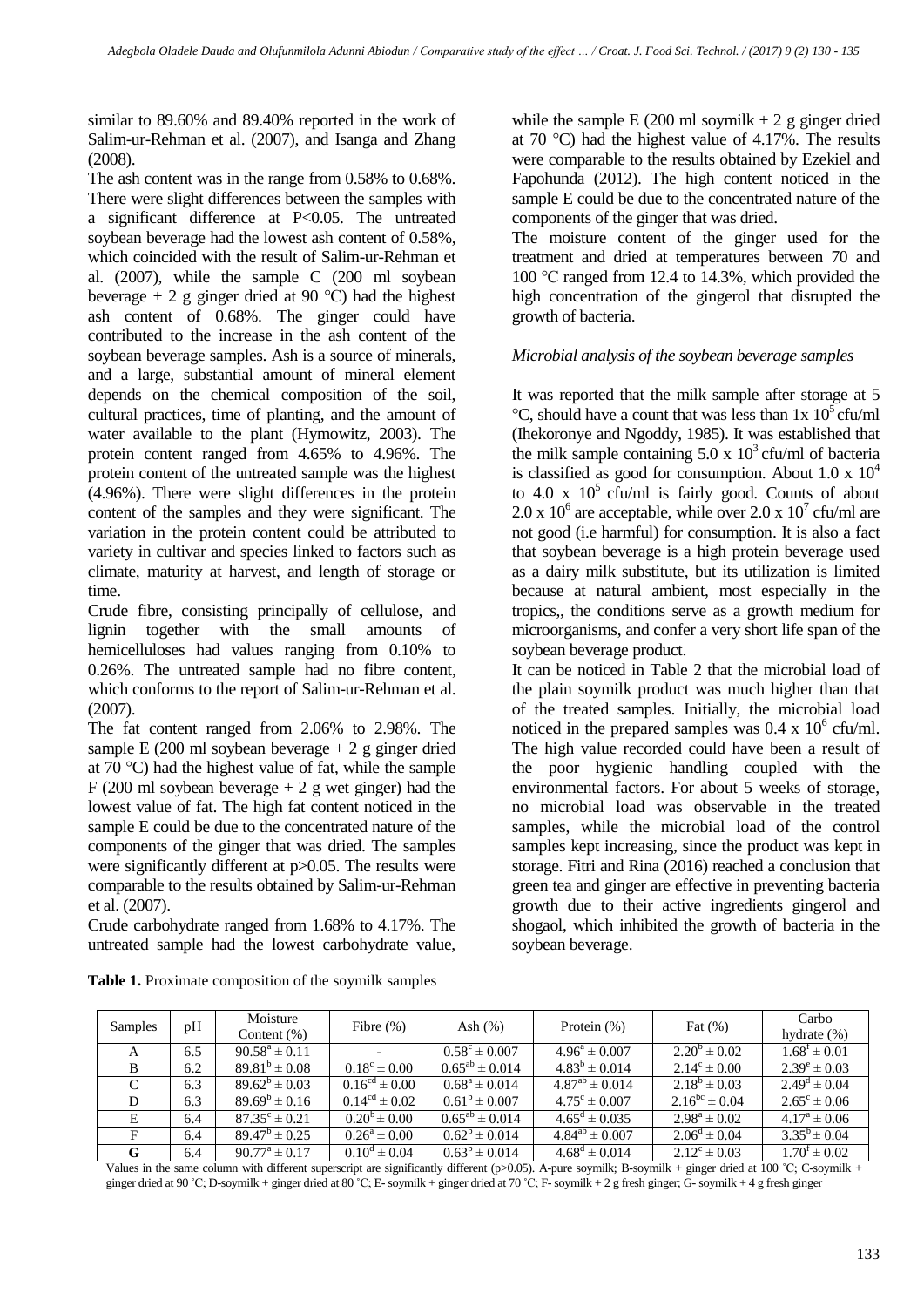| WK/Sample | A   | В   |     |          | E   | Е   |     |
|-----------|-----|-----|-----|----------|-----|-----|-----|
|           | 0.4 | 0.4 | 0.4 | 0.4      | 0.4 | 0.4 | 0.4 |
|           | 2.0 | NG  | NG  | NG       | NG  | NG  | NG  |
|           | 2.8 | NG  | NG  | NG       | NG  | NG  | 0.1 |
|           | 3.1 | NG  | NG  | NG       | NG  | 0.1 | 0.4 |
|           | 3.5 | NG  | NG  | NG       | 0.2 | 0.4 | 0.8 |
|           | 4.2 | 0.1 | NG  | NG       | 0.2 | 0.3 | 0.5 |
| O         | 6.3 | 0.6 | 1.2 | 0.4      | 0.6 | 0.8 | 1.0 |
| −         | 8.3 | 1.3 | 1.3 | 1<br>1.1 | 1.6 | 1.9 | 2.4 |

**Table 2.** Results of the microbial analyses of the soymilk samples  $(X 10^6 \text{ cfu/ml})$ 

A-pure soymilk; B-soymilk + ginger dried at 100 ˚C; C-soymilk + ginger dried at 90 ˚C; D-soymilk + ginger dried at 80 ˚C; E-soymilk + ginger dried at 70 °C; F-soymilk + 2 g fresh ginger; G-soymilk + 4 g fresh ginger. NG: No growth

**Table 3.** Results of the sensory evaluation of the soymilk samples

| Taste                   | Aroma                   | Flavour              | Appearance        | General acceptability |
|-------------------------|-------------------------|----------------------|-------------------|-----------------------|
| $6.90^{ab} \pm 1.19$    | $7.10^{ab} \pm 1.97$    | $6.70^{ab} \pm 1.83$ | $7.40^a \pm 2.41$ | $7.10^b \pm 1.73$     |
| $5.60^{\circ} \pm 1.84$ | $6.10^{b} \pm 1.79$     | $5.90^{ab} \pm 2.18$ | $7.80^a \pm 1.23$ | $6.70^b \pm 1.16$     |
| $6.60^{abc} \pm 1.17$   | $5.70^{\rm b} \pm 1.64$ | $6.00^{ab} \pm 1.89$ | $6.90^a \pm 1.59$ | $6.70^b \pm 0.95$     |
| $7.80^a \pm 0.92$       | $6.90^{ab} \pm 1.19$    | $6.40^{ab} \pm 1.35$ | $7.90^a \pm 1.10$ | $7.40^{ab} \pm 0.70$  |
| $7.40^a \pm 1.08$       | $8.10a \pm 1.10$        | $7.30^a \pm 1.70$    | $7.90^a \pm 1.29$ | $8.40^a \pm 0.70$     |
| $5.80^{bc} \pm 2.25$    | $5.40^b \pm 2.41$       | $5.90^{ab} \pm 2.13$ | $7.50^a \pm 1.50$ | $7.00^b \pm 1.16$     |
| $7.20^a \pm 0.92$       | $6.50^{ab} \pm 1.95$    | $7.00^{ab} \pm 1.41$ | $7.00^a \pm 2.36$ | $6.90^b \pm 1.60$     |
|                         |                         |                      |                   |                       |

Values in the same column with different superscript are significantly different  $(p>0.05)$ . A-pure soymilk; B-soymilk + ginger dried at 100 °C; C-soymilk + ginger dried at 90 ˚C; D-soymilk + ginger dried at 80 ˚C; E-soymilk + ginger dried at 70 ˚C; F-soymilk + 2 g fresh ginger; G- soymilk + 4 g fresh ginger

They also reported that the compounds damage the membrane and the cell wall, resulting in a change in the permeability and the release of intra cellular constituents such as ribose transport, nutrient uptake, synthesis of nucleic acids and proteins, and enzyme activity, which invariably inhibits the activity of the pathogenic bacteria. The potency of the spice was shown when the initial load of the samples was destroyed and the sample was kept without microorganism for up to five weeks (samples C and D). It was equally noticed that samples treated with ginger spice dried at 70 and 80 degree centigrade preserve the product better than other treatments, most especially, samples treated with the wet ginger. Ghayur et al. (2005) reported that spices such as ginger have less antimicrobial effect on the microbial growth at lower concentrations, but more inhibitory at higher concentrations. Adegoke (2015) reported that the microorganisms found in products could be either positive or negative in nature. They could aid good production or produce chemicals that can lead to spoilage in soy or other products. *Bacillus cereus* is an example of the microorganism present and it can cause problems in the soybean beverage, as well as in in both raw and pasteurized milk, particularly during hot or warm periods of the year due to "Lecithinase activities" of the organism on fat globules present in milk. The microbial count of the samples treated with the dry spice over the period of storage was  $1.6 \times 10^6$  cfu/ml (maximum), the samples treated with the wet ginger

spice had 2.9 x  $10^6$  cfu/ml (maximum), while the untreated sample had  $8.3 \times 10^6$  cfu/ml (maximum). Dried spices had a better preservative effect on the samples than the wet ones from the research, most probably because the wet spice had moisture which could have aided the growth of microorganisms in the product.

# *Sensory evaluation of soymilk samples*

Table 3 show the results of the sensory evaluation carried on the fresh soybean beverage samples (both treated and untreated). There were significant differences in all the parameters measured except for the appearance at p>0.05. For the taste, the samples D and E were most preferred; for aroma and flavour, the sample E was most preferred; appearance had no significant differences, as all the products appeared good, while for general acceptability, the sample E was preferred. The acceptance of the sample E, the sample treated with spice dried at 70 degree centigrade, could be due to its less pungency nature because of the shorter time of drying.

# **Conclusions**

This study looked at soymilk samples treated with ginger (dried and fresh), as well as their effect on the proximate composition, sensory characteristics and microbial load. It could be concluded that the sample E (200 ml soymilk + 2 g ginger dried at 70 °C) had the